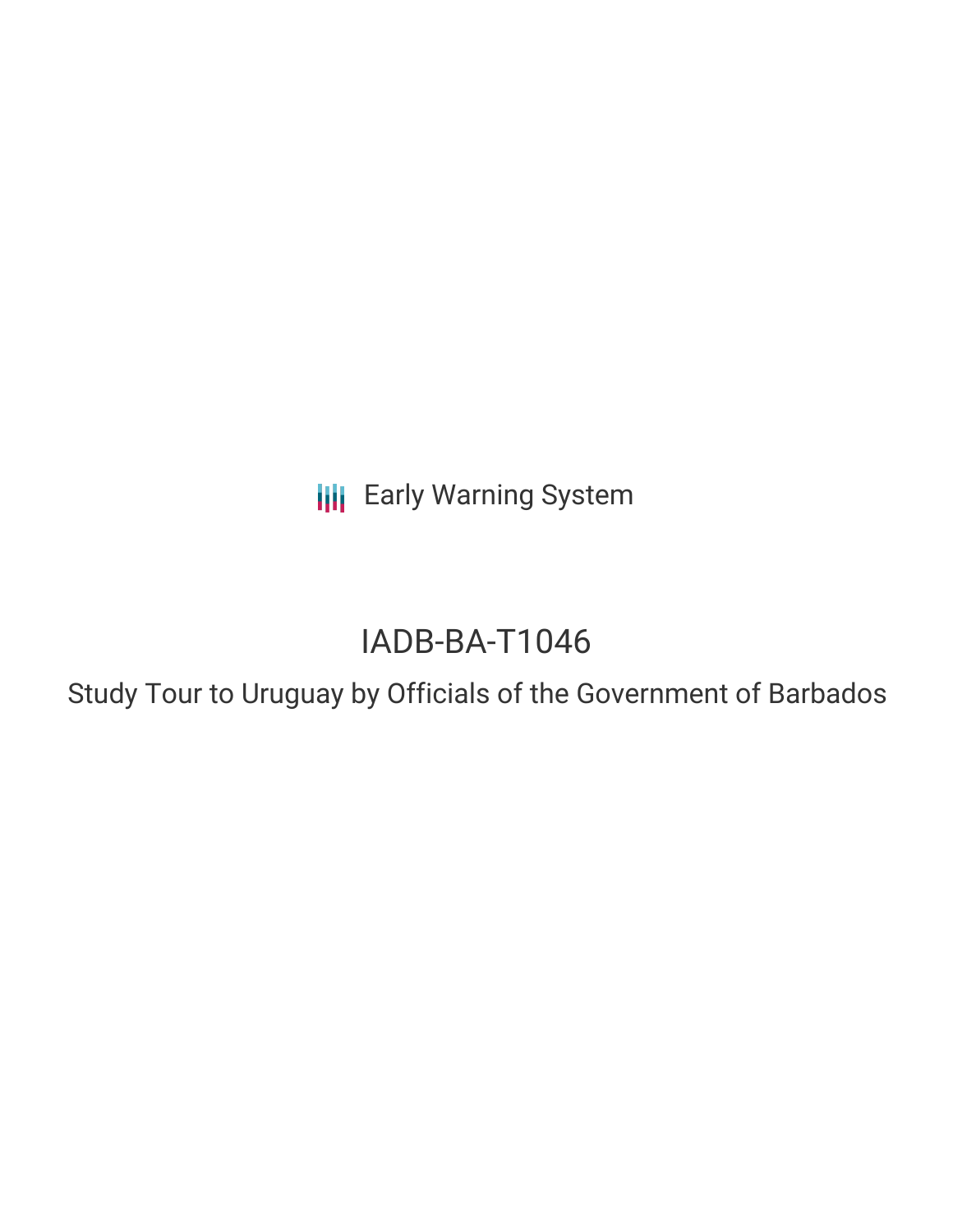

### **Quick Facts**

| <b>Countries</b>               | <b>Barbados</b>                           |
|--------------------------------|-------------------------------------------|
| <b>Financial Institutions</b>  | Inter-American Development Bank (IADB)    |
| <b>Status</b>                  | Completed                                 |
| <b>Bank Risk Rating</b>        | U                                         |
| <b>Voting Date</b>             | 2016-08-30                                |
| <b>Sectors</b>                 | Industry and Trade, Technical Cooperation |
| <b>Investment Type(s)</b>      | Grant                                     |
| <b>Investment Amount (USD)</b> | $$0.02$ million                           |
| <b>Project Cost (USD)</b>      | $$0.02$ million                           |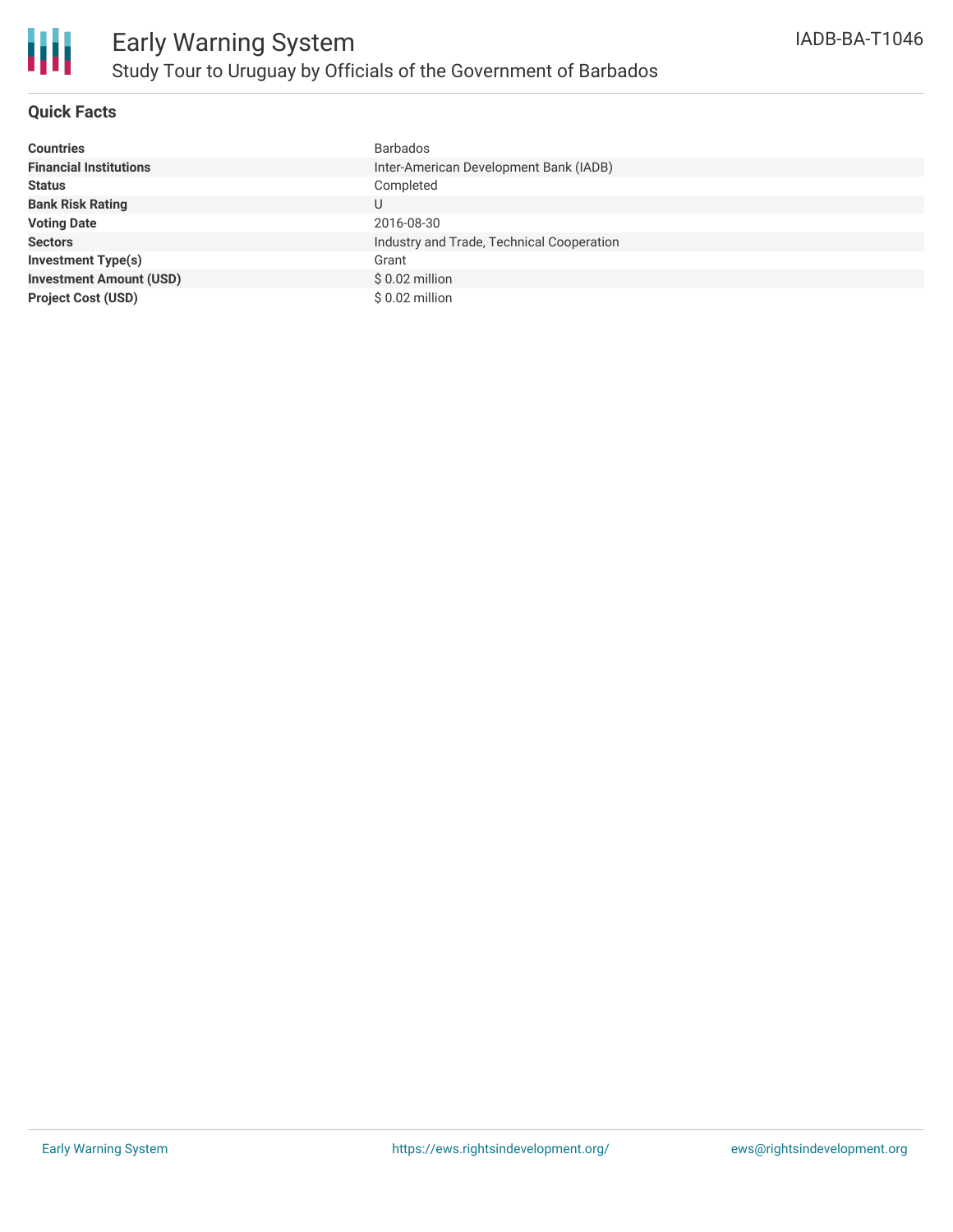

### **Project Description**

From the IDB: "The proposed learning mission will support the development of operations that seek to unlock growth in the International Business Sector, specifically Business Process Outsourcing. This complements the strategic objectives of the country strategy by focusing on the enhancement of private sector competitiveness and supporting foreign currency-earning sectors. The applicability of this project to the enhancement of Barbados' International Business Sector is twofold and will specifically: 1. Allow representatives of the Government of Barbados to view best practices used by Uruguay XXI, the investment and export promotion agency of Uruguay, to enhance Uruguay's high value-added service exports. 2. Provide the Government of Barbados with information on the policy tools used support export, and job generation by attracting foreign direct investments in the International Business Sector, specifically Business Process Outsourcing."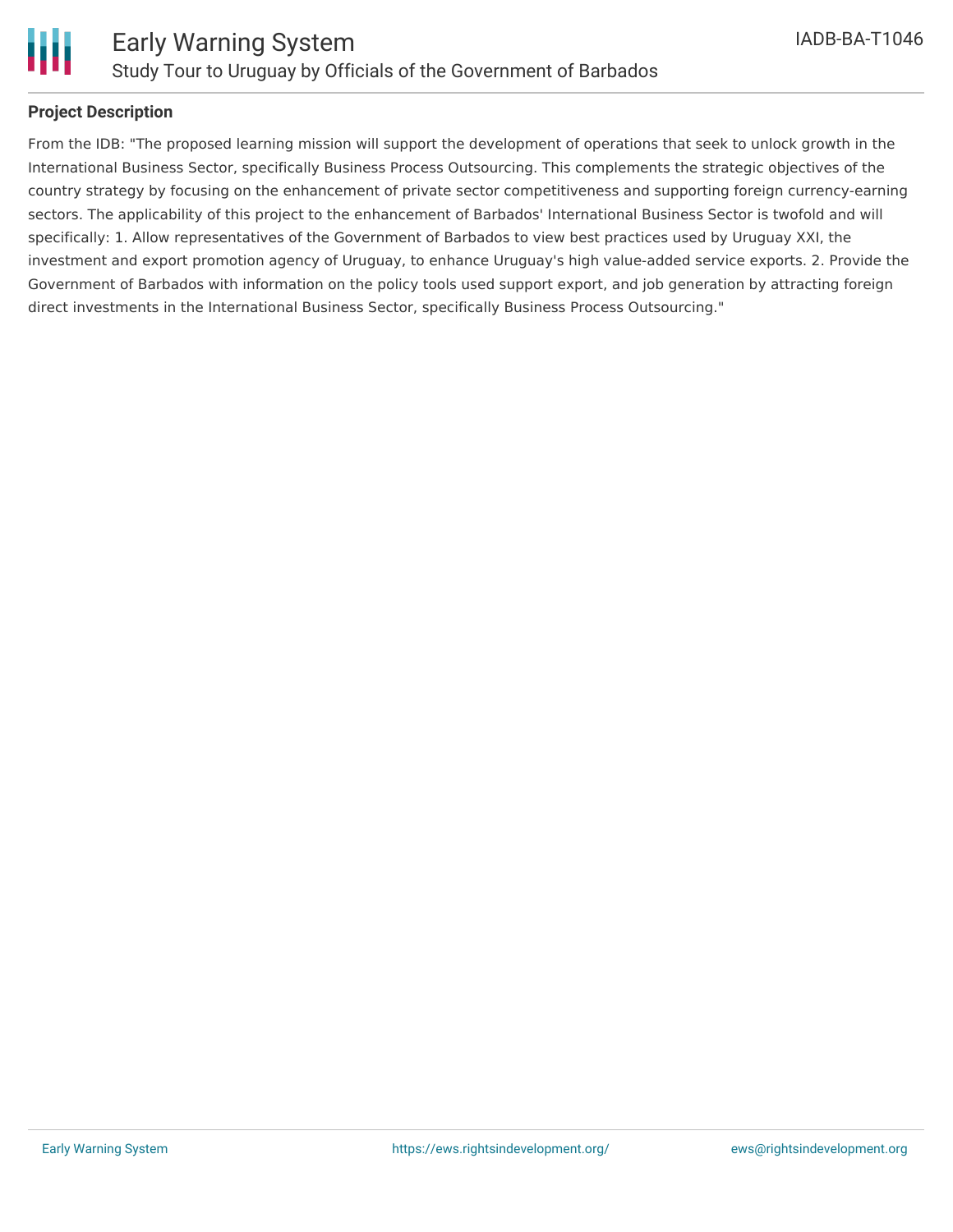

## Early Warning System Study Tour to Uruguay by Officials of the Government of Barbados

### **Investment Description**

• Inter-American Development Bank (IADB)